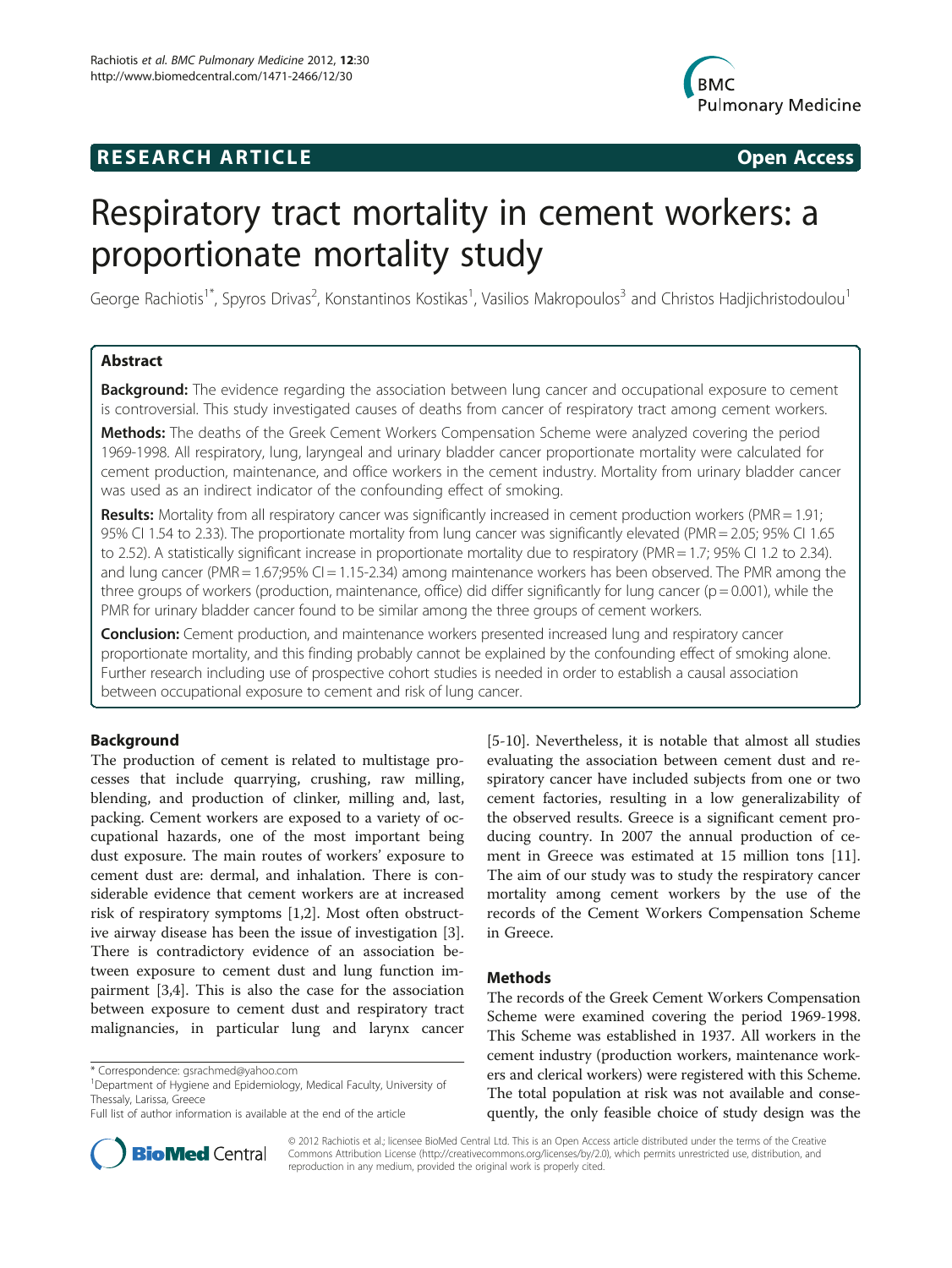record of the deaths and the calculation of the proportionate mortality. Inclusion criteria were: male sex, known cause of death and minimum duration of employment ≥1 year. The information collected included sex, age at death, starting and ending dates of all employments. Information on causes of death was obtained by the use of death certificates. Causes of death were classified according to the International Classification of Diseases, 9<sup>th</sup> revision (ICD-9). The codes used were:

Lung cancer (162), larynx (161), and all respiratory cancers (161-163). Urinary bladder cancer data (ICD-9 code 188) were used as a surrogate for the control of the confounding effect related to smoking. Moreover, proportionate mortality from ischemic heart disease, cerebrovascular diseases, all cancer and pneumonia was calculated. The expected number of deaths was calculated based on 5-year age groups and calendar periods. Cause-specific mortality rates for the Greek population were obtained by the Greek National Statistics Service. Proportionate Mortality Ratio (PMR) was calculated for all respiratory, lung, larynx, and bladder cancer mortality. In order to compare qualitatively the PMR between different categories of workers, three categories of exposure to cement dust have been considered. Cement production workers have been considered as the "high exposure group", maintenance workers were considered as the "medium exposure group", and office workers have been considered as the "low exposure group". The lung cancer proportionate mortality of these groups has been compared to that of the general population. In addition, all respiratory, and lung cancer mortality were compared among the three categories of exposure. The protocol of the study has been approved by the scientific committee of the postgraduate program: public and environmental hygiene of the University of Thessaly.

# Statistical analysis

PMRs were calculated by dividing the observed number of deaths by the expected number of deaths. Statistical significance of the results was assessed by the calculation of 95% Confidence Intervals (CI). A Poisson distribution for the observed deaths was assumed. Proportionate mortality among the three categories of exposure was compared with the use of natural logarithms for Analysis of Variance (ANOVA). The level of statistical significance was set at 0.05. Statistical analysis was conducted by the use of Excel, Open Epi and SPSS software.

# Results

Data from 1157 death certificates fulfilled the inclusion criteria. We identified 632 deaths of cement production workers, 336 deaths of maintenance blue collar personnel, and 189 deaths of office workers. Table 1 depicts the socio-demographic characteristics of the cement workers

# Table 1 Demographic characteristics of the study population

| <b>Cement production workers</b>       |               |
|----------------------------------------|---------------|
| Number of deaths                       | 632           |
| Age at death(mean, range)              | 68 (27-102)   |
| Starting date of employment(range)     | 1912-1989     |
| Ending date of employment (range)      | 1949-1998     |
| <b>Blue-collar maintenance workers</b> |               |
| Number of deaths                       | 336           |
| Age at death(mean, range)              | 68.4 (31-110) |
| Starting date of employment(range)     | 1919-1995     |
| Ending date of employment (range)      | 1948-1998     |
| <b>Office workers</b>                  |               |
| Number of deaths                       | 189           |
| Age at death(mean, range)              | 72 (32-100)   |
| Starting date of employment(range)     | 1910-1984     |
| Ending date of employment (range)      | 1945-1998     |

under study. The mean of the age at death for production, maintenance, and office workers was 68, 68.4 and 72 years, respectively. Table [2](#page-2-0) illustrates the distribution of the deaths among the three categories of cement workers. It is of interest that for all categories of cement workers the diseases of circulatory system were the prevalent cause of death. Table [3](#page-2-0) shows the proportionate mortality of cement workers. Mortality from respiratory cancer was significantly increased in cement production workers In particular, 91 deaths related to cancer of respiratory tract were recorded (85 deaths from lung and 6 from larynx cancer); PMR = 1.91; 95% CI 1.54 to 2.33). The proportionate mortality from lung cancer was significantly elevated (PMR = 2.05; 95% CI 1.65 to 2.52). However, the mortality due to larynx cancer was not significantly increased (PMR =  $1.32$ ;  $95\%$  CI 0.53 to 2.74). Stratification of PMR by age group has shown that 37 deaths from respiratory cancer have been recorded at the age group  $\lt$ /= 64 years (PMR = 1.55;95% CI = 1.1-2.12) and 54 deaths from respiratory cancer have been found at the age group  $<$  64 years (PMR = 2.25;95% C.I = 1.7-2.9).

Table [3](#page-2-0) shows the proportionate mortality of maintenance workers in cement industry. A statistically significant increase in proportionate mortality due to respiratory cancer among maintenance workers has been observed (PMR =  $1.7$ ; 95% CI 1.2 to 2.34). In particular, 35 deaths from respiratory cancer have been found (31 deaths from lung cancer and 4 deaths from larynx cancer. The respective PMRs for lung and larynx cancer were 1.67 (95% CI: 1.15 to 2.34) and 1.71 (95% CI 0.54 to 4.14), respectively.

Table [3](#page-2-0) shows the proportionate mortality of office workers in cement industry. In this case, 13 deaths from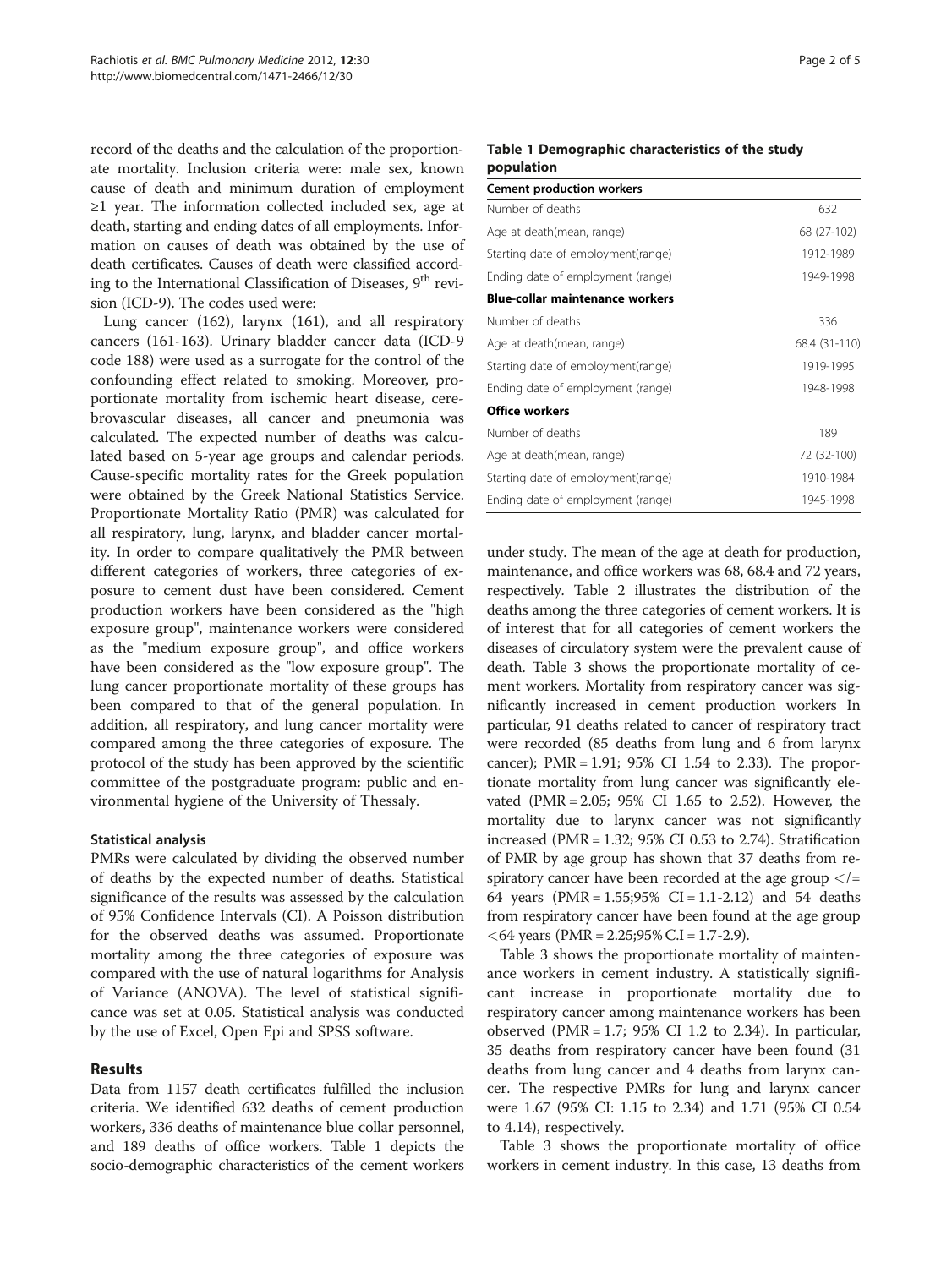#### <span id="page-2-0"></span>Table 2 Distribution of the deaths among cement workers in Greece (1969-1998)

| <b>Causes of death</b>                                                    | N/Total (%)    |
|---------------------------------------------------------------------------|----------------|
| <b>Production cement workers</b>                                          |                |
| Infectious diseases (0-139)                                               | 13/632 (2,1)   |
| Diseases of genitourinary system (580-629)                                | 3/632(0,5)     |
| Accidents and violence (800-999)                                          | 30/632 (4,7)   |
| Diseases of the musculoskeletal system and<br>connective tissue (710-739) | 2/632(0,3)     |
| All Cancer (140-208)                                                      | 209/632 (33,1) |
| Endocrine, metabolic and immunity disorders (240-279)                     | 8/632(1,3)     |
| Nervous system (320-359)                                                  | 4/632(0,6)     |
| Circulatory system (390-459)                                              | 310/632 (49,1) |
| Diseases of respiratory system (460-519)                                  | 37/632 (5,8)   |
| Diseases of digestive system (520-579)                                    | 16/632 (2,5)   |
| <b>Maintenance workers</b>                                                |                |
| Infectious diseases (0-139)                                               | 6/336(2,1)     |
| Diseases of genitourinary system (580-629)                                | 2/336 (0,6)    |
| Accidents and violence (800-999)                                          | 26/336 (7,8)   |
| Diseases of the musculoskeletal system and<br>connective tissue (710-739) | 1/336(0,3)     |
| All Cancer (140-208)                                                      | 91/336 (26,7)  |
| Endocrine, metabolic and immunity disorders (240-279)                     | 5/316 (1,6)    |
| Blood and blood forming organs (280-289)                                  | 1/336(0,3)     |
| Nervous system (320-359)                                                  | 1/336(0,3)     |
| Circulatory system (390-459)                                              | 160/336 (47,6) |
| Diseases of respiratory system (460-519)                                  | 20/316 (6,3)   |
| Diseases of digestive system (520-579)                                    | 23/336 (6,4)   |
| <b>Office workers</b>                                                     |                |
| Infectious diseases (0-139)                                               | 6/189(3,2)     |
| Diseases of genitourinary system (580-629)                                | 4/189(2,1)     |
| Accidents and violence (800-999)                                          | 6/189(3,2)     |
| Diseases of the musculoskeletal system and<br>connective tissue (710-739) | 1/189(0,5)     |
| All Cancer (140-208)                                                      | 38/189 (20,3)  |
| Endocrine, metabolic and immunity disorders (240-279)                     | 4/189(2,1)     |
| Mental disorders (290-319)                                                | 1/189(0,5)     |
| Nervous system (320-359)                                                  | 1/189(0.5)     |
| Circulatory system (390-459)                                              | 106/189 (56,0) |
| Diseases of respiratory system (460-519)                                  | 16/189 (8,4)   |
| Diseases of digestive system (520-579)                                    | 6/189(3,2)     |

respiratory cancer (all due to lung cancer) were recorded (PMR = 0.62; 95%CI 0.53 to 1.03). Office workers presented lower proportionate mortality from lung cancer than expected  $(n = 13; PMR = 0.70; 95\% CI 0.38$  to 1.16). The PMR among the three groups of workers did differ significantly both for all respiratory cancers and for lung cancer, respectively ( $p = 0.001$ ). The PMR for urinary Table 3 Proportionate Mortality Ratios (PMR), 1969-1998, for Respiratory and bladder Cancer in Cement Workers in **Greece** 

| Site                                   | N  | <b>PMR</b> | 95% CI       |
|----------------------------------------|----|------------|--------------|
| <b>Cement production workers</b>       |    |            |              |
| All respiratory cancer                 | 91 | 1.91       | 1.54 to 2.33 |
| Lung cancer                            | 85 | 2.05       | 1.65 to 2.52 |
| Larynx                                 | 6  | 1.32       | 0.53 to 2.74 |
| Bladder cancer                         | 13 | 1.52       | 0.85 to 2.55 |
| <b>Blue-collar maintenance workers</b> |    |            |              |
| All respiratory cancer                 | 35 | 1.7        | 1.2 to 2.34  |
| Lung cancer                            | 31 | 1.67       | 1.15 to 2.34 |
| Larynx cancer                          | 4  | 1.71       | 0.54 to 4.14 |
| Bladder cancer                         | 11 | 1.49       | 0.78 to 2.59 |
| <b>Office workers</b>                  |    |            |              |
| All Respiratory cancer                 | 13 | 0.62       | 0.34 to 1.03 |
| Lung cancer                            | 13 | 0.7        | 0.38 to 1.16 |
| Larynx cancer                          |    | n/a        | n/a          |
| Bladder cancer                         | 2  | 1.5        | 0.25 to 4.96 |

PMR: proportionate mortality ratio; CI: confidence intervals.

bladder cancer was similar among the three groups of cement workers.

Table 4 presents the proportionate mortality (cement production workers only) from all cancer, ischemic heart disease, cerebrovascular disease and pneumonia.

#### **Discussion**

The evidence regarding lung cancer and occupational exposure to cement is controversial. However, there is some evidence that it is biologically plausible that cement dust could have the potential to cause cancers at sites of contact. As a highly alkaline substance, cement can cause irritation at sites of contact, such as the mouth, throat, and lungs. Persistent chronic irritation will cause repeated cycles of cell death, cell proliferation and other inflammatory responses. It is recognized that this process can be a step on the pathway to cancer [\[2](#page-4-0)]. The present study suggests that cement workers (cement production and maintenance) present significantly

Table 4 Proportionate Mortality Ratios (PMR), 1969-1998, for all cancer, ischemic heart disease, cerebrovascular diseases and pneumonia in Cement Production Workers in Greece

| <b>Site</b>                       | N   | PMR | 95% CI           |
|-----------------------------------|-----|-----|------------------|
| <b>Cement production workers</b>  |     |     |                  |
| All cancer (140-239)              | 209 | 13  | 1.13 to $1.49$   |
| Ischemic heart disease (410-414)  | 111 | 137 | 1.12 to $1.64$   |
| Cerebrovascular diseases(430-438) | 91  | 111 | 0.89 to 1.35     |
| Pneumonia (480-486)               | 14  | 175 | $0.99$ to $2.86$ |
|                                   |     |     |                  |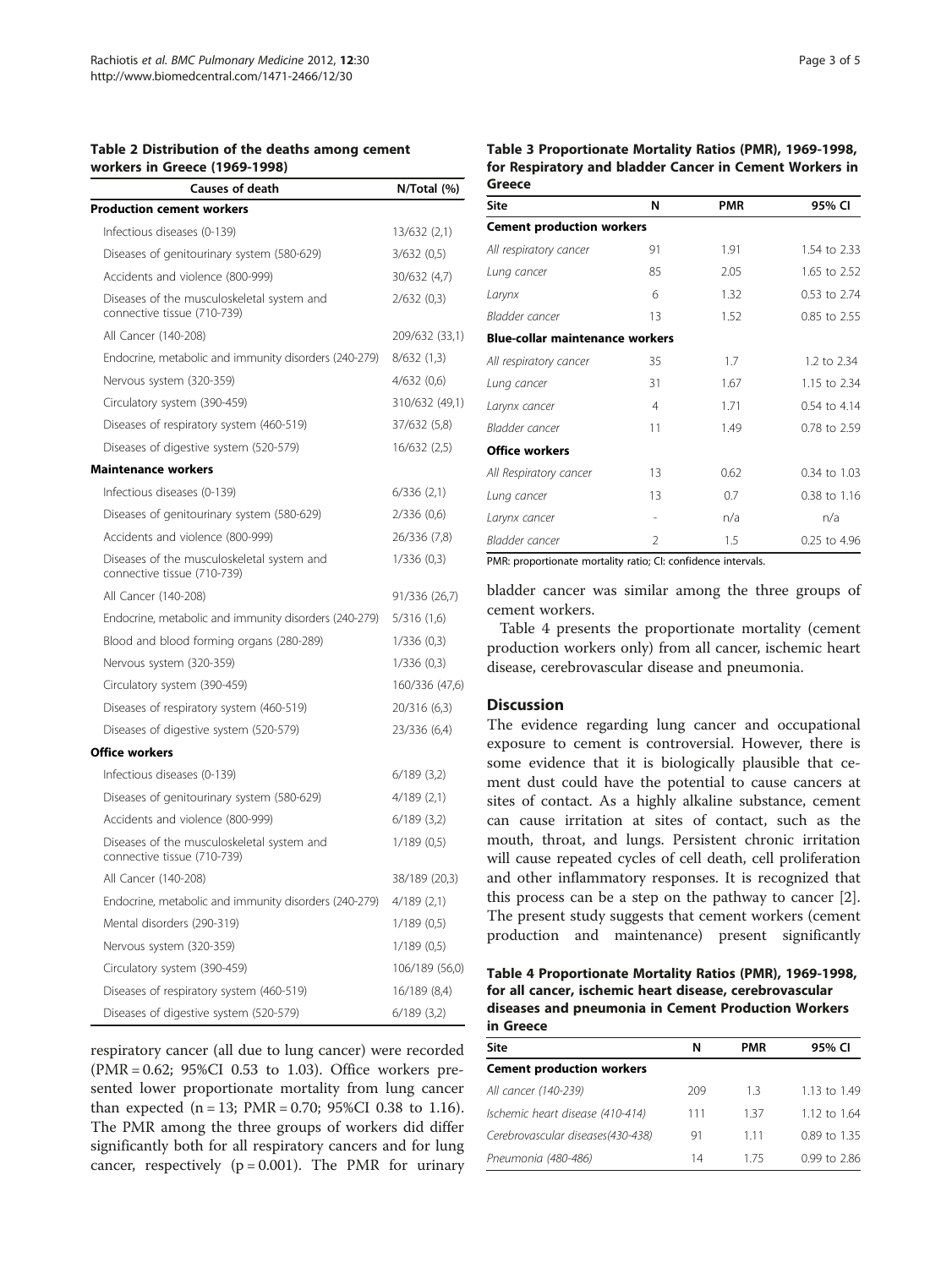elevated all respiratory and lung cancer mortality. On the contrary our study failed to suggest a significant increase of proportionate mortality from laryngeal cancer; however both PMRs were elevated based on small numbers. There is conflicting evidence on the association between occupation exposure to cement dust and risk of respiratory (lung and laryngeal) cancer. Jakobson et al, in a Swedish retrospective cohort study, did not find an increased mortality from respiratory cancer [\[8](#page-4-0)]. Dab and colleagues, in a French cohort study with a follow up period of 15 years, also failed to demonstrate an elevated mortality from respiratory cancer among workers of a cement industrial plant [[9\]](#page-4-0). Giordano et al, in an Italian cohort study, found a significantly elevated mortality for respiratory cancer, exclusively in a group of cement workers with previous exposure to asbestos [[10\]](#page-4-0). On the other hand, Smailyte and coworkers in a cohort study among workers of the Lithuanian cement industry plan, found an excess in Standardised Mortality Ratio (SMR) for lung cancer [[7\]](#page-4-0). Rafnsson et al, in an Icelandic cohort study, found an increased risk of lung cancer among masons [[6\]](#page-4-0). Moreover, a case-control study commissioned by the International Agency Research Cancer (IARC) in Central and Eastern Europe, found that occupational exposure to cement dust was associated with an increased risk of lung cancer (Odds Ratio = 3.62; 95%CI 1.11 to 12)[[12\]](#page-4-0). Compared to the previous studies, the present study has the considerable advantage to rely on data from the insurance scheme of cement workers. Therefore, our results may have the potential for a satisfactory level of generalizability.

Our study presents several limitations which need to be discussed. A first limitation is related to the PMR analysis employed in this study. Proportionate mortality analysis is used when the total population at risk is not known and only death information on the cohort under study is available. Consequently, proportionate mortality analysis does not provide a true estimate of the risk. Another limitation of our study is related to the exposure assessment. Since historical exposure data (industrial hygiene measurements) were not available, the job title was used as surrogate indicator of exposure to cement dust. In fact, despite of the presence of detailed information on employment of the workers in the cement industry, we cannot rule out that information bias in terms of exposure misclassification may have occurred. Another possible limitation of the present study is related to the confounding role of smoking. Our study lacks longitudinal information on smoking habit of the workers in the cement industry. This is also the case with almost all studies reporting mortality data from cement workers. However, we believe that is unlikely that our finding of the significantly elevated proportionate mortality from lung cancer could be due to the confounding effect of

smoking. If that was the case, then the smoking habit would largely differ between production, maintenance and office workers. However, there are data suggesting that blue and white collar workers in Greece have comparable rates of smoking [[13\]](#page-4-0). Therefore we believe that there is no obvious reason that smoking habit should differ substantially between these categories of blue collar workers. Moreover, Axelson suggested that confounding from smoking would rarely explain risk ratios of more than about 1.5 for lung cancer [[14\]](#page-4-0). Based on the aforementioned data, it is likely that the confounding effect of smoking could be considered as minimal in the present study. This argument is supported by our finding regarding the comparable levels of bladder cancer proportionate mortality across the three categories of cement workers. Regarding the possible confounding effect of asbestos exposure the fact that no death from mesothelioma was found among cement workers suggests that asbestos does not represent a considerable confounding factor in the present study.

Moreover, an additional limitation of the proportionate mortality methodology is that the magnitude of each cause of death is dependent upon the magnitude of the proportionate mortality for other causes of death. If the PMR for the common cause of death is high, the PMRs for the other causes are artificially deflated, and vice versa [[15\]](#page-4-0). It is well known that in a working population the risk for diseases of the circulatory system is lower due to the ''healthy worker effect", and therefore, in a proportionate mortality study the other causes could be artificially increased. However, this is not the case in the present study where diseases of the circulatory system were the prevalent cause of death. Moreover, the PMRs for two major causes of death ischemic heart disease and cerebro-vascular diseases (cement production workers only) were 1.37 and 1.11, respectively. Thus, it seems unlikely that the elevated PMR for lung cancer could be attributed to an under-representation of major causes of death like CHD, and CVD.

Last, an interesting finding of our study which deserves further future investigation was the elevated proportionate mortality from pneumonia among cement production workers. There is some evidence that exposure to inorganic dust increases the mortality from infectious pneumonia. It has been suggested that this biological effect could be mediated through induced airways inflammation [\[16\]](#page-4-0).

### Conclusion

In conclusion, the present study, based on data from a large registry from the insurance scheme of cement workers in Greece, suggests that cement production workers present increased respiratory and lung cancer mortality, and this finding probably cannot be explained by the